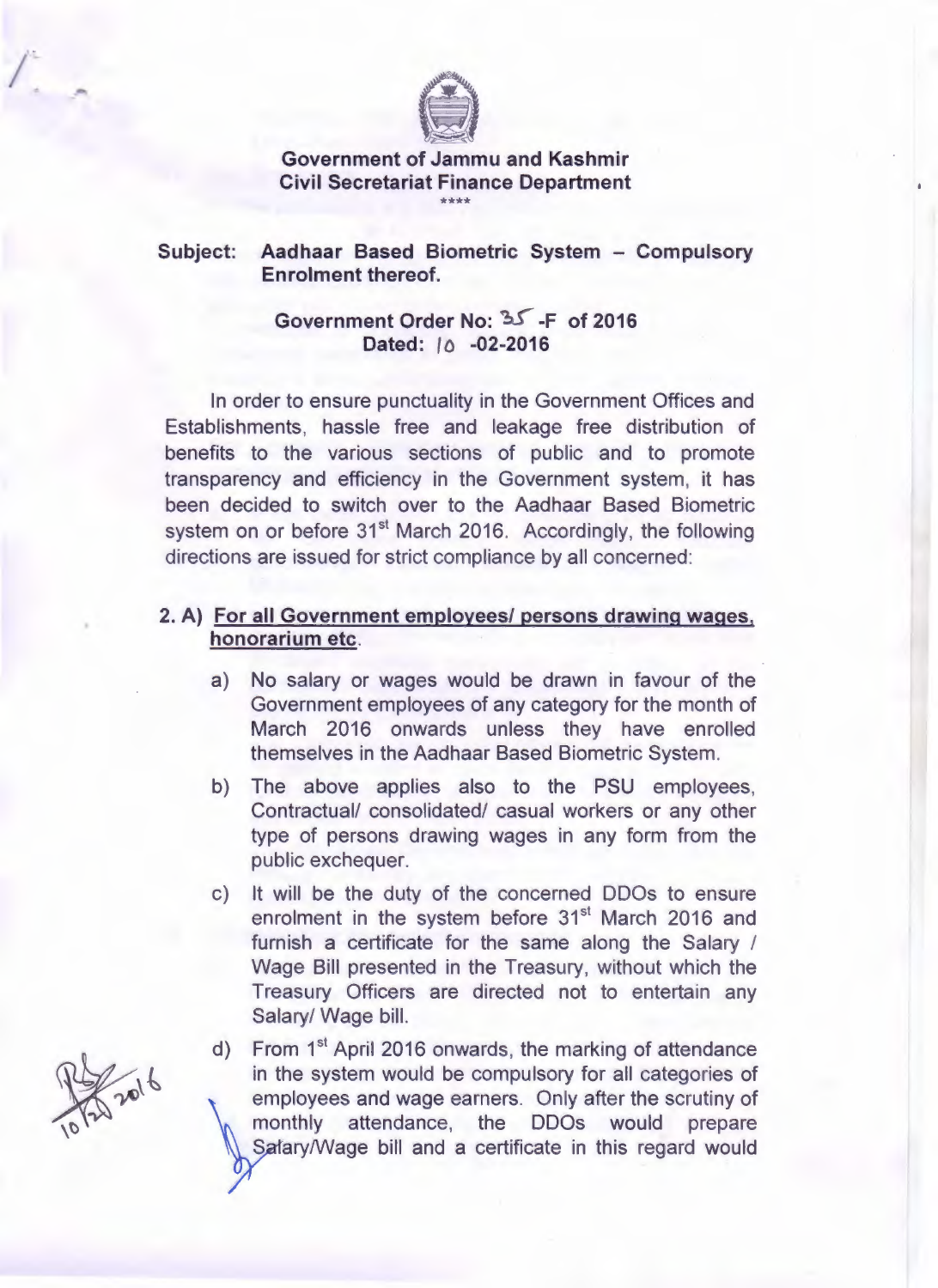accordingly be furnished alonwith the bill to the Treasuries concerned.

### **8) For Pensioners**

All the pensioners are also required to enroll themselves by obtaining Aadhaar Number by 31<sup>st</sup> March, 2016 as this would help them to digitally identify themselves in future at the nearest Common Service Centre / Khidmat Centre or any other place having the system installed. They would not be required to physically present themselves before the prescribed authorities to prove that they are alive. This initiative is being undertaken as a part of "Jeevan Parnam" Scheme.

## C) **For persons drawing various benefits including pensions/ scholarships/ stipend etc.**

- a) It has been decided that all persons drawing benefits like Old Aged pension, widow pension, student scholarship, stipend, honorarium, wages under MGNREGA or any other similar cash benefits from the Government would need to enroll themselves in Aadhaar Based Biomatric System initially and mark their continued eligibility periodically as decided by the concerned department by presenting and marking before the concerned authority.
- b) The concerned departmental officers will be responsible for getting enrolled all such beneficiaries in the System for their identification, without which they would not draw any benefit after 1<sup>st</sup> April 2016.
- c) The concerned Departments would be responsible for making necessary arrangements for enrolment of such beneficiaries in the system.

### **D) Infrastructure and necessary support**

a) The Aadhaar enrollments drive is vigorously going on throughout the State. The enrolment of Aadhaar Cards are being carried out at Permanent Enrollment Centres (PECs) at Tehsil/ District and Civil Secretariat level, through village/ward camps throughout the State; Mobile Centres operating in all the districts and even moving vehicles (Buses) in districts some districts like Kathua/

\$2016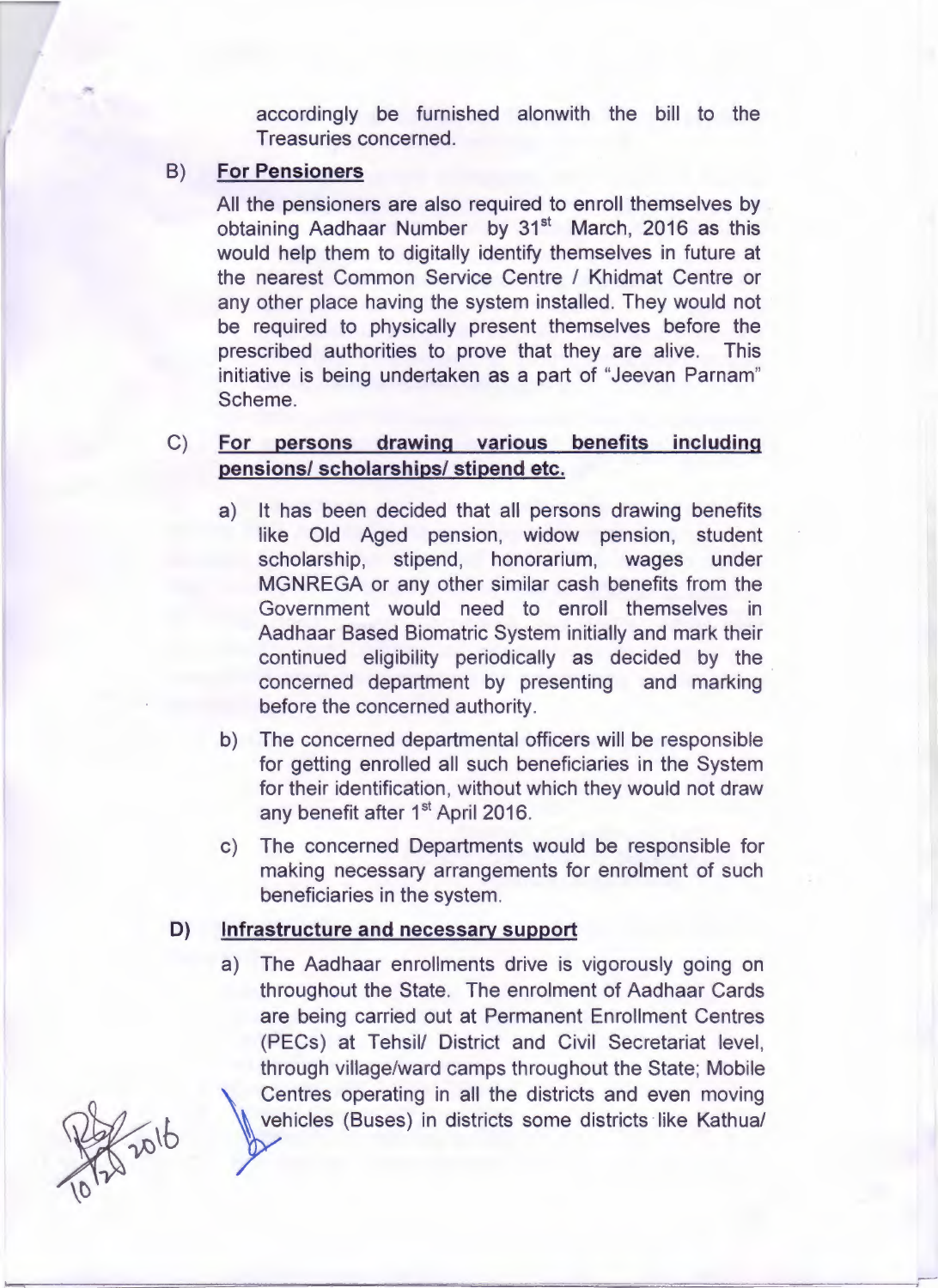Reasi/Jammu/ Samba etc. The list of PECs is available on IT department's website http://jkit.nic.in.

- b) The Administrative Secretaries/ HoDs/DDOs of various Departments/Corporations shall ensure installations of desktop based (low cost) Aadhaar Based Biomatric Attendance System/ Machines in their respective offices at an earliest by purchasing the same at DGS&D rates out of OE/Machinery Head and for software purposes/Authentication purpose, they should contact State NIC, Civil Secretariat, Jammu for software related configurations on attendance.gov.in.
- c) Information Technology Department and NIC Centres in each district have been directed to provide necessary guidance and support for implementation.

3. All employees and other beneficiaries are directed to provide their Aadhaar numbers along with other details as per enclosed format to the concerned DDOs. They can also update their detail by visiting on the following website: **http://jkcpis.nic.in.** 

4. All Administrative Secretaries and HoDs within their Departments and Deputy Commissioners in their respective jurisdictions shall be responsible for compliance of the above instructions.

By Order of the Government of Jammu and Kashmir.

Sd/-

# **(Navin K. Choudhary), IAS Commr./ Secretary to Government, Finance Department.**

No. FD/Coord/149/2015 Dated: 10 -02- 2016

### **Copy to the:-**

- 1. Vice Chairman/Director General, J&K Management, Public Administration Development. Institute of and Rural
- All Financial Commissioners.
- $3.$ Chairman, J&K Special Tribunal.
- Director General of Police, J&K. 4.
- All Principal Secretaries to Government. 5.
- Principal Secretary to Hon'ble Governor.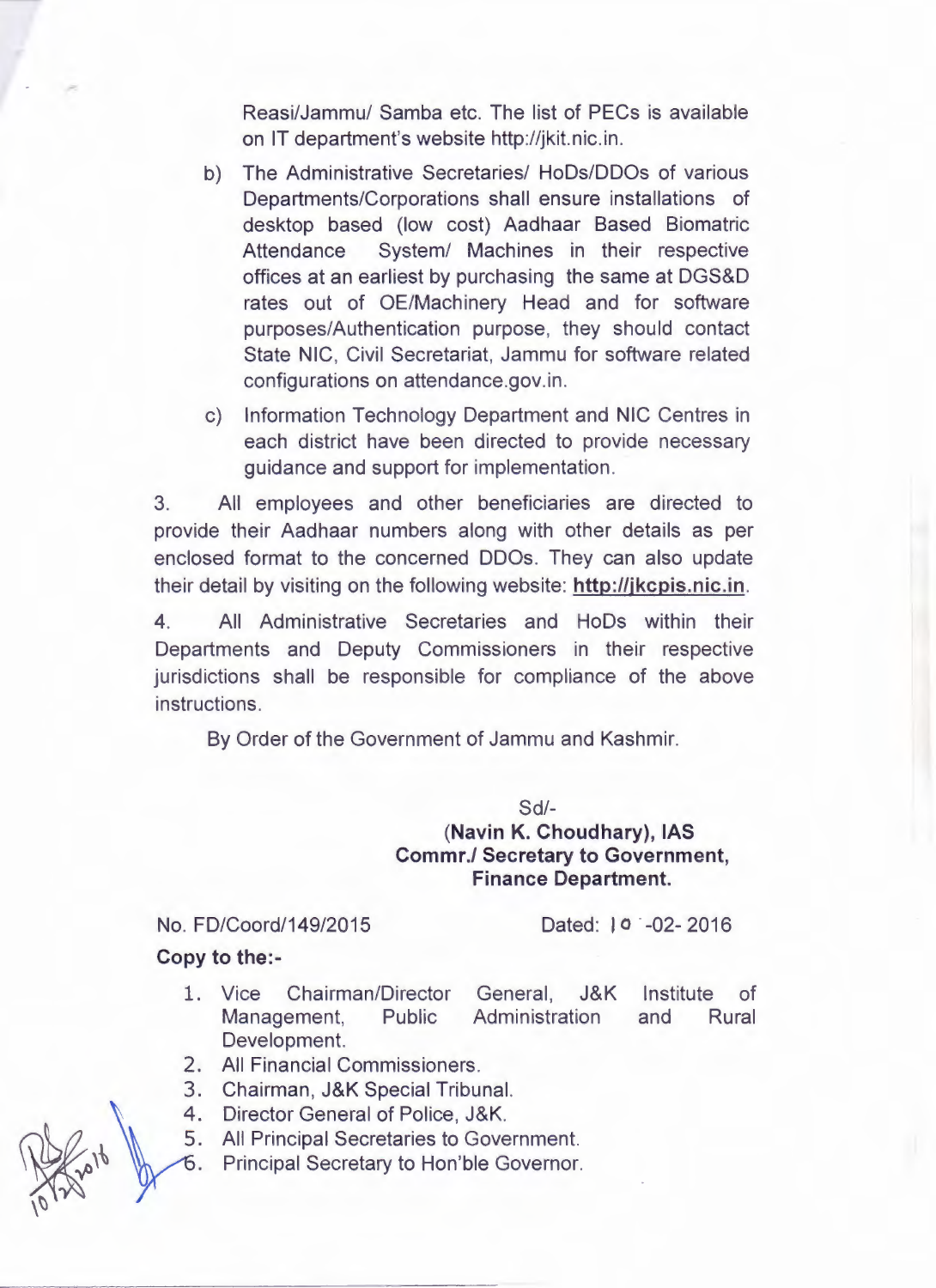- 7. Principal Resident Commissioner, J&K Government, New Delhi.
- 8. Chief Electoral Officer, J&K.
- 9. Divisional Commissioner, Jammu/ Kashmir.
- 10. All Commissioners/Secretaries to the Government.
- 11. Director General Information Department, J&K.
- 12. All Heads of Departments/Managing Directors.
- 13. All Deputy Commissioners.
- 14. Director Estates.
- 15. Director Archives Archaeology and Museums.
- 16. Secretary, J&K Public Service Commission.
- 17. Secretary, J&K Legislative Assembly/Council.
- 18. Secretary, J&K Services Selection Board.
- 19. Joint Director (Res)/CAO, Finance Department.
- 20. Private Secretary to Hon'ble Advisor (D) for information of the Hon'ble Advisor.
- 21. Private Secretary to Hon'ble Advisor (G) for information of the Hon'ble Advisor.
- 22. Private Secretary to Chief Secretary
- 23. Private Secretary to Commissioner/Secretary to Government, Finance Department.
- 24. State Informatics Officer, NIC.
- 25. l/C Web site Finance Department/General Administration Department.
- 26. Stock file
- 27. Government Order files w.2.s.c.

 $R_{wh}$ 

(Bharat<sup>Singh)</sub>, KAS</sup> **Additional Secretary to Government, Finance Department.**   $0.2.20 10$